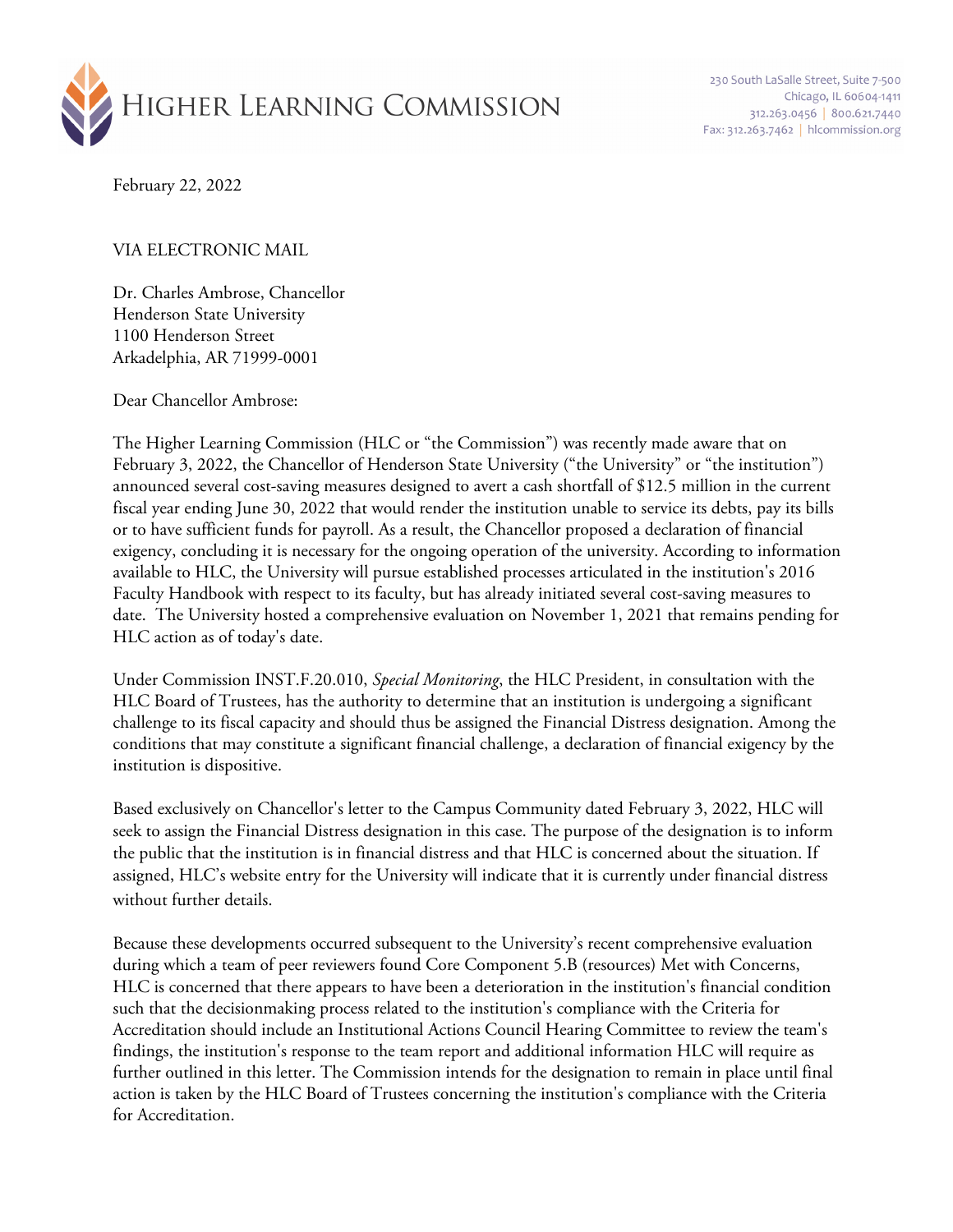Chancellor Ambrose, February 22, 2022 2

Under the aforementioned *Special Monitoring* policy, HLC expects that the University will submit a response related to this letter of intent to assign the designation. The University must submit its response by **March 8, 2022**. HLC will review the University's response before determining whether to assign the designation and you will be notified following review of the response. A copy of the Institutional Designations procedure has been enclosed for your reference.

Under HLC policy, HLC reserves the authority to determine, following review of the University's response to this letter and continued review of available information, whether other action should be taken. For example, HLC may determine that it is appropriate to schedule an Advisory Visit or other type of evaluation including, for example a financial panel review to confirm whether the institution is at risk of an abrupt institutional closure. The HLC President also reserves the authority to bring a recommendation for action directly to the HLC Board of Trustees, which could include a recommendation to place the institution on a sanction or to initiate the process of withdrawal of accreditation. HLC will continue to monitor this situation to determine whether other action may be warranted. The University would be notified prior to any such action.

Because the institution's November comprehensive evaluation is pending before the Institutional Actions Council, HLC is requiring the institution to supplement its institutional response to the team report with financial information and narrative context that accounts for the proposed declaration of financial exigency and demonstrates projections that its cost-saving measures will sustain the institution. Such information must be sufficiently detailed to enable an IAC Hearing Committee and ultimately the Board of Trustees to evaluate the institution's ongoing compliance with Core Component 5.B in particular. Please supply this supplemental information no later than **March 22, 2022.**

Thank you for your cooperation. If you have questions, please contact your HLC Staff Liaison, Dr. Jeffrey Rosen.

Sincerely,

Barrara Guerran-Dailey

Barbara Gellman-Danley President

Enc: Institutional Designations Procedure

Cc: Wrenette Tedder, Director of Assessment, Henderson State University Jeffrey Rosen, Vice President for Accreditation Relations and Director of the Open Pathway, Higher Learning Commission Anthea Sweeney, Vice President of Legal and Regulatory Affairs, Higher Learning Commission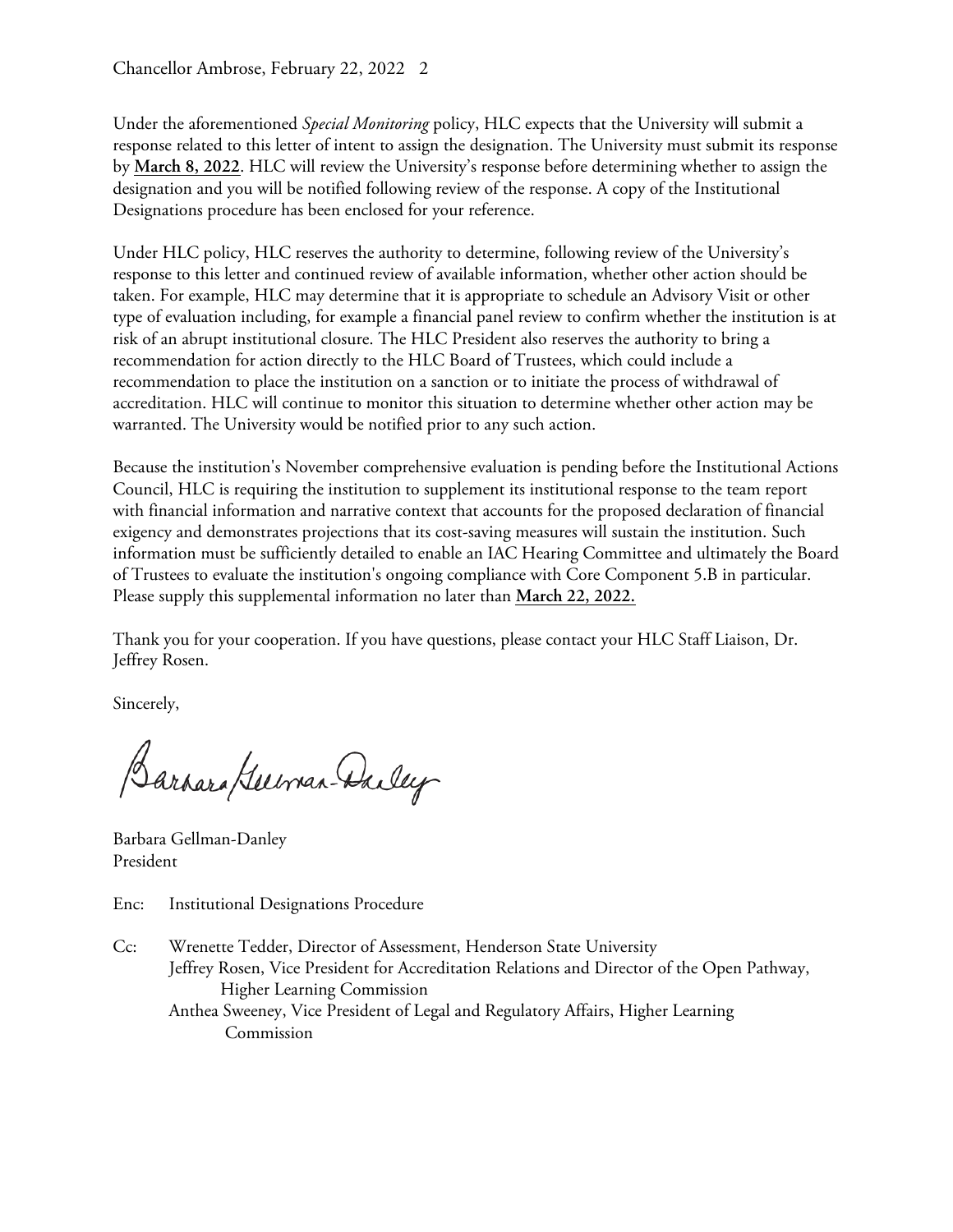HIGHER LEARNING COMMISSION

# Institutional Designations

Institutional designations allow HLC to respond quickly to developing situations at member institutions and are used to indicate when an institution is in financial distress or under governmental investigation. In addition to HLC's sanctions and monitoring procedures, institutional designations allow HLC to communicate to students and the public in a timely manner about situations that may affect an institution's operations.

# PROCESS AND TIMELINE

HLC's President, after consultation with the Board of Trustees, may determine the need for an institutional designation for developing situations at member institutions (see HLC's policy on **Special Monitoring**, [INST.F.20.010](https://www.hlcommission.org/Policies/special-monitoring.html)). The situations that may lead to an institutional designation indicate that the institution's ability to operate may be compromised and may<sup>1</sup> include the following sources:

#### **FOR FINANCIAL DISTRESS**

- 1. HLC staff or peer review concerns from evaluation of information obtained as part of the accreditation processes
- 2. News media reports confirmed by HLC
- 3. Other accreditors notification of actions related to finances
- 4. Financial auditor reports of going concern
- 5. Institution declaration of financial exigency or other financial emergency
- 6. State audit entity reports of several financial issues

A designation of financial distress due to Items 4–6 will be followed by an Advisory Visit.

#### **FOR GOVERNMENTAL INVESTIGATIONS**

- 1. HLC staff or peer review concerns from evaluation of information obtained as part of the accreditation processes
- 2. News media reports confirmed by HLC
- 3. Notification from other accreditors of actions related to investigations
- 4. Federal Trade Commission or Consumer Financial Protection Bureau reports of an inquiry (Civil Investigative Demand) or filing suit or consent/ decree settlement
- 5. U.S. Department of Education report of Limitation, Suspension or Termination action or filing suit or high level enforcement action—may include Title IX or civil rights investigations at a high level
- 6. U.S. Department of Justice notification of joining the plaintiff in an already established whistleblower lawsuit
- 7. State Attorney General report of investigations or published findings or consent decrees

A designation of governmental investigation due to Items 4–6 will be followed by an Advisory Visit.

<sup>1</sup> **Note:** HLC's policy on institutional designations allows the flexibility for HLC's President to assign a designation based on changing conditions at the institution. This list is not comprehensive and will be updated as HLC identifies new conditions recognized by HLC, other accreditors and governmental agencies.